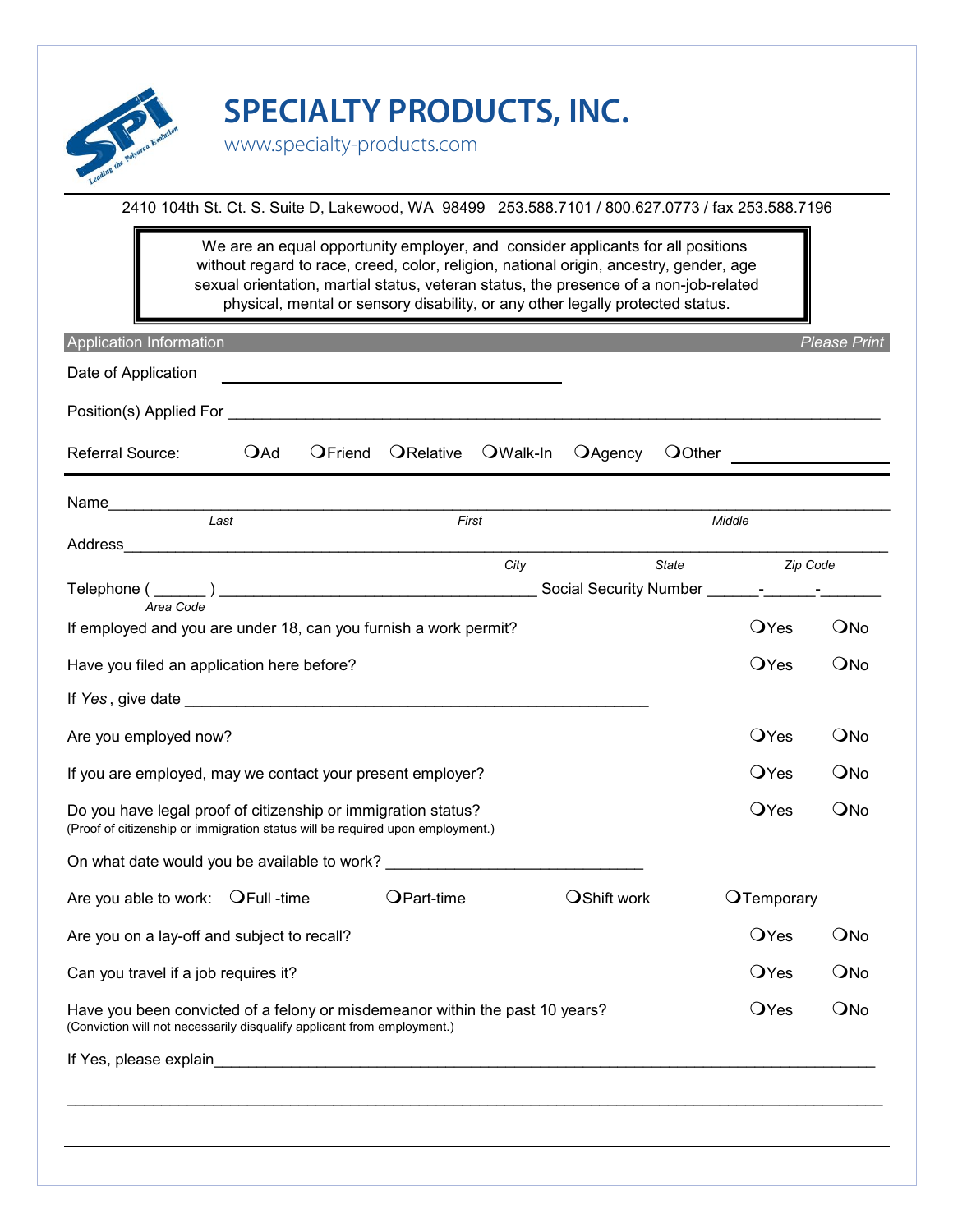### Employment Experience *Please Print*

*Start with your present or last job. Include military service assignments and volunteer activities. You my exclude organization names which indicate race, color, religion, gender, national origin, or protected status.*

| Employer           | Telephone        |                           | Dates Employed            | <b>Work Performed</b> |  |
|--------------------|------------------|---------------------------|---------------------------|-----------------------|--|
|                    |                  | From                      | To                        |                       |  |
| <b>Address</b>     |                  |                           |                           |                       |  |
|                    |                  |                           |                           |                       |  |
| <b>Job Title</b>   | Supervisor       | Hourly Rate/Salary        |                           |                       |  |
|                    |                  | <b>Starting</b>           | Final                     |                       |  |
| Reason for leaving |                  |                           |                           |                       |  |
|                    |                  |                           |                           |                       |  |
| Employer           | <b>Telephone</b> |                           | Dates Employed            | <b>Work Performed</b> |  |
|                    |                  | From                      | To                        |                       |  |
| <b>Address</b>     |                  |                           |                           |                       |  |
| <b>Job Title</b>   | Supervisor       |                           | Hourly Rate/Salary        |                       |  |
|                    |                  | <b>Starting</b>           | Final                     |                       |  |
| Reason for leaving |                  |                           |                           |                       |  |
|                    |                  |                           |                           |                       |  |
| Employer           | <b>Telephone</b> | Dates Employed            |                           | <b>Work Performed</b> |  |
|                    |                  | From                      | To                        |                       |  |
| <b>Address</b>     |                  |                           |                           |                       |  |
| Job Title          | Supervisor       | <b>Hourly Rate/Salary</b> |                           |                       |  |
|                    |                  | <b>Starting</b>           | Final                     |                       |  |
| Reason for leaving |                  |                           |                           |                       |  |
|                    |                  |                           |                           |                       |  |
| Employer           | Telephone        | Dates Employed            |                           | <b>Work Performed</b> |  |
|                    |                  | From                      | $\overline{To}$           |                       |  |
| <b>Address</b>     |                  |                           |                           |                       |  |
| <b>Job Title</b>   | Supervisor       |                           | <b>Hourly Rate/Salary</b> |                       |  |
|                    |                  | <b>Starting</b>           | Final                     |                       |  |

*If you need additional space, please continue on a separate sheet of paper.*

Special Skills and Qualifications

Reason for leaving

Summarize special skills and qualifications acquired from employment or experience: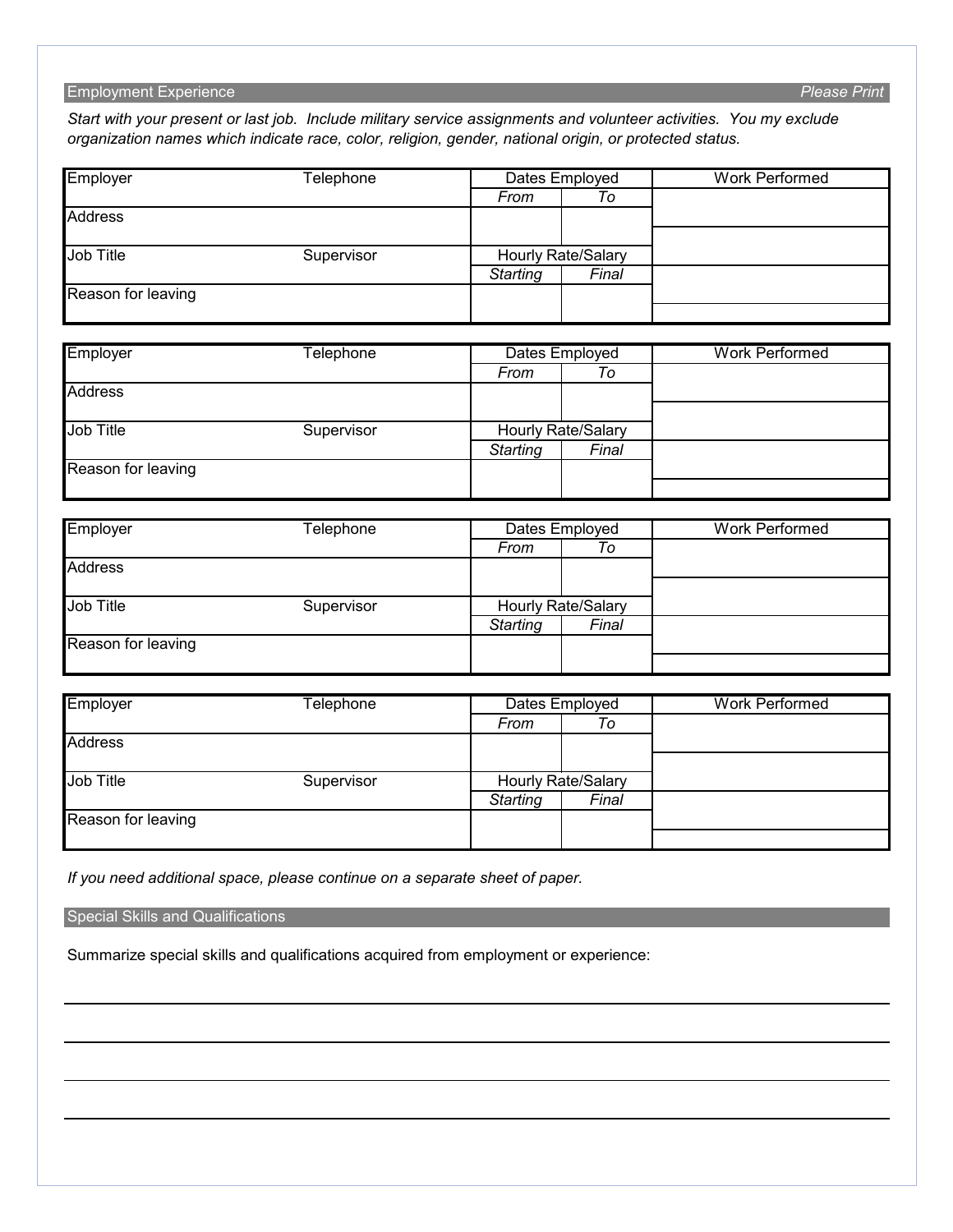#### Education *Please Print*

|                              | <b>High School</b> | College/University | Graduate/Professional |  |  |
|------------------------------|--------------------|--------------------|-----------------------|--|--|
| School Name                  |                    |                    |                       |  |  |
| Years Completed              | 11 12<br>9<br>10   | 2<br>3<br>4        | 2<br>3<br>4           |  |  |
| Circle one                   |                    |                    |                       |  |  |
| Diploma/Degree               |                    |                    |                       |  |  |
| Describe Course<br>of Study: |                    |                    |                       |  |  |

Describe Specialized Training, Apprenticeship, Skills, and Extra-Curricular Activities:

Honors received:

State any additional information you feel may be helpful to us in considering your application:

| In case of emergency, please contact: |                                                  |
|---------------------------------------|--------------------------------------------------|
| Name                                  | Relationship                                     |
| Address                               | Telephone (<br>the company of the company of the |

#### *Applicant's Statement*

I authorize investigation of all statements contained in this application for employment as may be necessary to arrive at an employment decision.

I understand that this application for employment shall be considered active for a period of time not to exceed 45 days. If I wish to be considered for employment beyond this time period, I will inquire as to whether or not applications are being accepted at that time.

I understand employment may be terminated or any offer of employment withdrawn, with or without cause and with or without prior notice, at any time at the option of the Company or the applicant.

I understand that no representative of the Company has any authority to enter into any agreement for employment for any specified period of time or to make other commitments or promises or assure any benefit or terms and conditions of employment unless such promises are made in writing and signed by the President of the Company.

I certify that the answers given herein are true and complete to the best of my knowledge. If Specialty Products, Inc hires me, I understand that false or misleading information given in my application or interview(s) may result in discharge. I understand, also, that I am required to abide by all rules and regulations of Specialty Products, Inc.

Signature of Applicant **Exercise 2.2 Signature of Applicant**